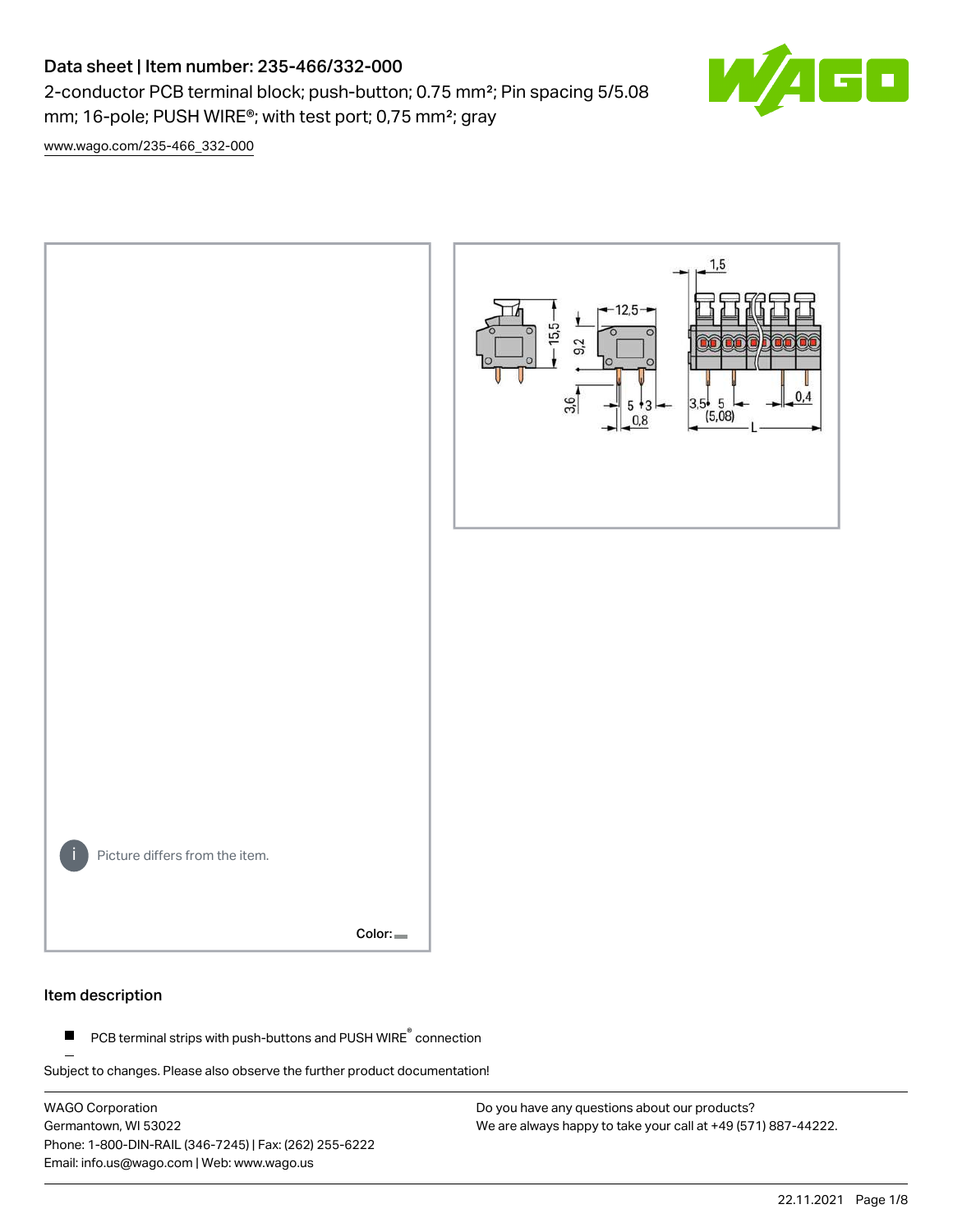

- **Double-wire connection for commoning signals**
- $\blacksquare$ Push-in termination of solid conductors
- Easy conductor removal via push-button  $\blacksquare$
- $\blacksquare$ Set to metric or inch pin spacing by compressing PCB terminal strips or pulling them apart
- $\blacksquare$ Also available with a test slot

#### Data Notes

| Variants: | Other pole numbers                                               |
|-----------|------------------------------------------------------------------|
|           | Other colors                                                     |
|           | Terminal strips with 7.5/7.62 mm and 10/10.16 mm pin spacing     |
|           | Mixed-color PCB connector strips                                 |
|           | Direct marking                                                   |
|           | Other versions (or variants) can be requested from WAGO Sales or |
|           | configured at https://configurator.wago.com/                     |
|           |                                                                  |

# Electrical data

#### IEC Approvals

| Ratings per                 | IEC/EN 60664-1                                                        |
|-----------------------------|-----------------------------------------------------------------------|
| Rated voltage (III / 3)     | 250 V                                                                 |
| Rated surge voltage (III/3) | 4 <sub>k</sub> V                                                      |
| Rated voltage (III/2)       | 320 V                                                                 |
| Rated surge voltage (III/2) | 4 <sub>kV</sub>                                                       |
| Nominal voltage (II/2)      | 630 V                                                                 |
| Rated surge voltage (II/2)  | 4 <sub>k</sub> V                                                      |
| Rated current               | 10A                                                                   |
| Legend (ratings)            | $(III / 2)$ $\triangle$ Overvoltage category III / Pollution degree 2 |

#### UL Approvals

| Approvals per                  | UL 1059 |
|--------------------------------|---------|
| Rated voltage UL (Use Group B) | 300 V   |
| Rated current UL (Use Group B) | 10 A    |
| Rated voltage UL (Use Group D) | 300 V   |
| Rated current UL (Use Group D) | 10 A    |

#### CSA Approvals

Approvals per CSA

Subject to changes. Please also observe the further product documentation!

| WAGO Corporation                                       | Do you have any questions about our products?                 |
|--------------------------------------------------------|---------------------------------------------------------------|
| Germantown, WI 53022                                   | We are always happy to take your call at +49 (571) 887-44222. |
| Phone: 1-800-DIN-RAIL (346-7245)   Fax: (262) 255-6222 |                                                               |
| Email: info.us@wago.com   Web: www.wago.us             |                                                               |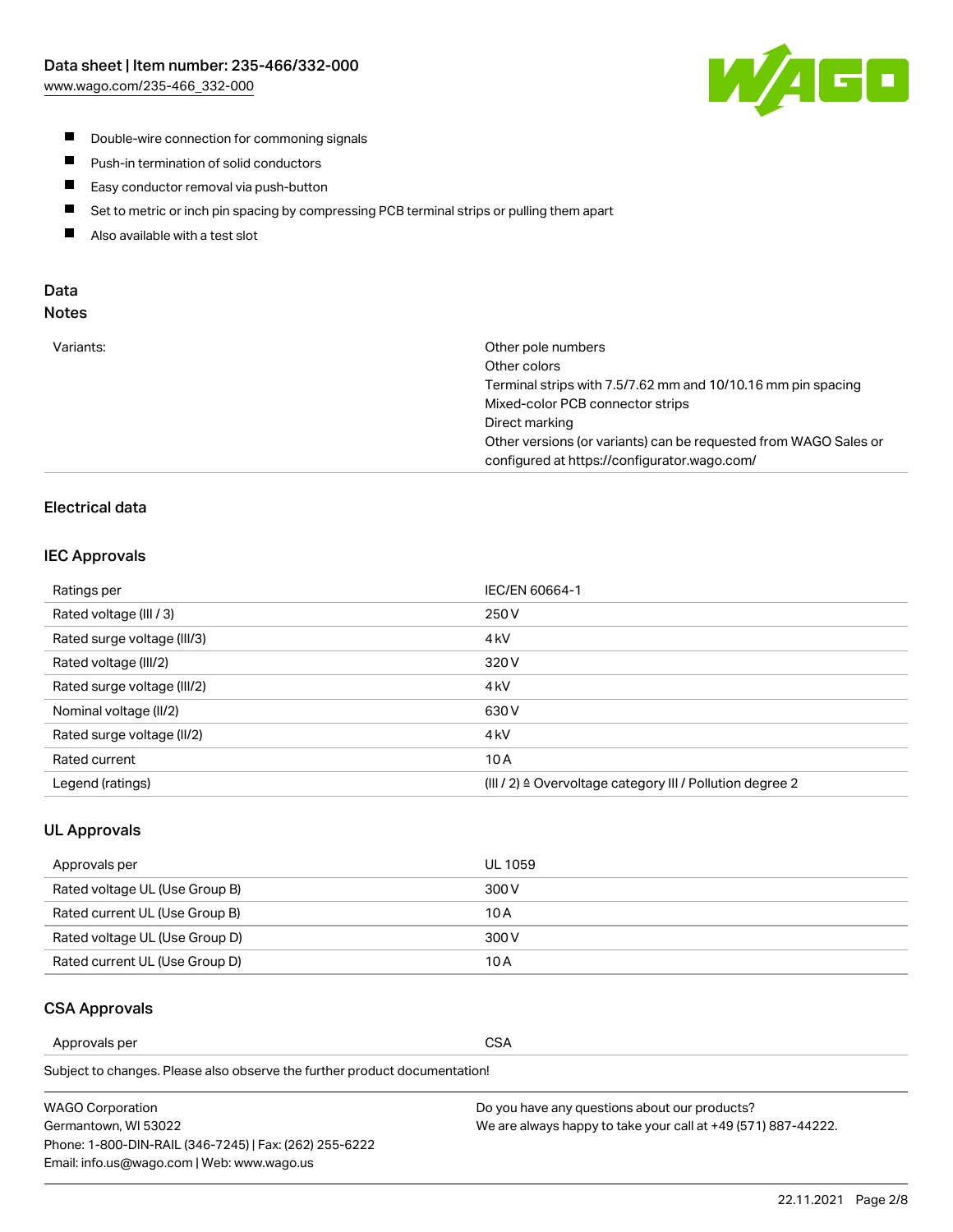[www.wago.com/235-466\\_332-000](http://www.wago.com/235-466_332-000)



| Rated voltage CSA (Use Group B) | 300 V |
|---------------------------------|-------|
| Rated current CSA (Use Group B) |       |

# Connection data

| Total number of connection points | 32 |
|-----------------------------------|----|
| Total number of potentials        | 16 |
| Number of connection types        |    |
| Number of levels                  |    |

# Connection 1

| Connection technology                 | PUSH WIRE <sup>®</sup>                 |
|---------------------------------------|----------------------------------------|
| Actuation type                        | Push-button                            |
| Solid conductor                       | $0.20.75$ mm <sup>2</sup> / 24  18 AWG |
| Strip length                          | $910$ mm $/0.350.39$ inch              |
| Conductor connection direction to PCB | 0°                                     |
| Number of poles                       | 16                                     |

### Physical data

| Pin spacing                          | 5/5.08 mm / 0.197/0.2 inch |
|--------------------------------------|----------------------------|
| Width                                | 81.5 mm / 3.209 inch       |
| Height                               | 19.1 mm / 0.752 inch       |
| Height from the surface              | 15.5 mm / 0.61 inch        |
| Depth                                | 12.5 mm / 0.492 inch       |
| Solder pin length                    | 3.6 <sub>mm</sub>          |
| Solder pin dimensions                | $0.8 \times 0.4$ mm        |
| Drilled hole diameter with tolerance | $1^{(+0.1)}$ mm            |

#### PCB contact

| <b>PCB Contact</b>                  | тнт                                      |
|-------------------------------------|------------------------------------------|
| Solder pin arrangement              | over the entire terminal strip (in-line) |
| Number of solder pins per potential |                                          |

# Material data

| Color          | gray |
|----------------|------|
| Material group |      |

Subject to changes. Please also observe the further product documentation!

| <b>WAGO Corporation</b>                                | Do you have any questions about our products?                 |
|--------------------------------------------------------|---------------------------------------------------------------|
| Germantown, WI 53022                                   | We are always happy to take your call at +49 (571) 887-44222. |
| Phone: 1-800-DIN-RAIL (346-7245)   Fax: (262) 255-6222 |                                                               |
| Email: info.us@wago.com   Web: www.wago.us             |                                                               |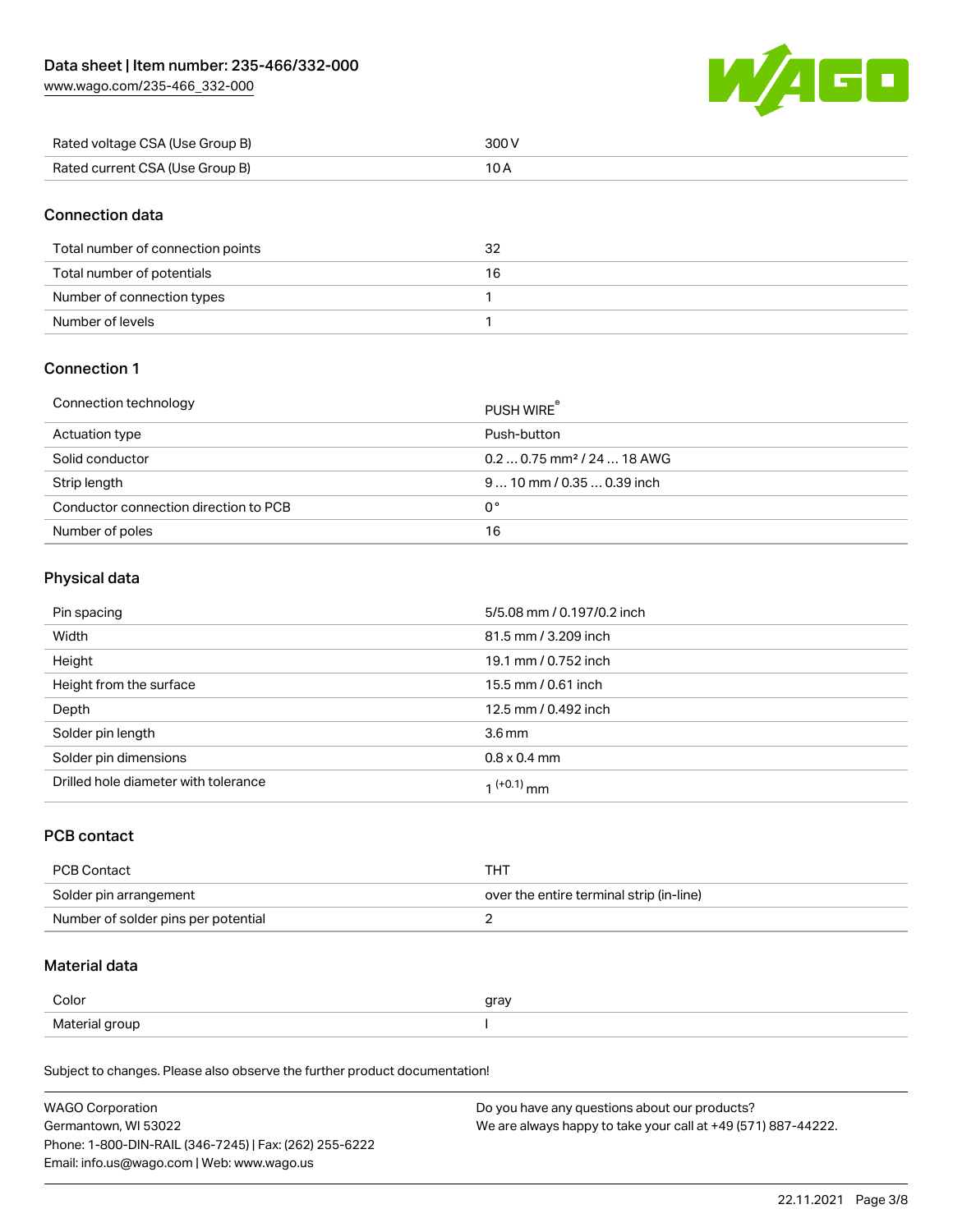[www.wago.com/235-466\\_332-000](http://www.wago.com/235-466_332-000)



| Insulation material               | Polyamide (PA66)                      |
|-----------------------------------|---------------------------------------|
| Flammability class per UL94       | V0                                    |
| Clamping spring material          | Chrome nickel spring steel (CrNi)     |
| Contact material                  | Electrolytic copper $(E_{\text{Cl}})$ |
| Contact plating                   | tin-plated                            |
| Fire load                         | 0.228 MJ                              |
| Weight                            | 12.3g                                 |
| <b>Environmental requirements</b> |                                       |

| Limit temperature range | -60  +105 °C |
|-------------------------|--------------|
|-------------------------|--------------|

# Commercial data

| Product Group         | 4 (Printed Circuit) |
|-----------------------|---------------------|
| PU (SPU)              | 60 (15) Stück       |
| Packaging type        | box                 |
| Country of origin     | CH.                 |
| <b>GTIN</b>           | 4044918656498       |
| Customs tariff number | 85369010000         |

# Approvals / Certificates

#### UL-Approvals

| Logo     | Approval                            | <b>Additional Approval Text</b> | Certificate<br>name |
|----------|-------------------------------------|---------------------------------|---------------------|
| J<br>. . | UL<br>UL International Germany GmbH | $\overline{\phantom{0}}$        | E45172              |

### Optional accessories

Email: info.us@wago.com | Web: www.wago.us

| <b>Ferrules</b>         |                                                                                                   |                                                               |                      |  |
|-------------------------|---------------------------------------------------------------------------------------------------|---------------------------------------------------------------|----------------------|--|
| Ferrule                 |                                                                                                   |                                                               |                      |  |
|                         | Item no.: 216-101                                                                                 |                                                               | www.wago.com/216-101 |  |
|                         | Ferrule; Sleeve for 0.5 mm <sup>2</sup> / AWG 22; uninsulated; electro-tin plated; silver-colored |                                                               |                      |  |
|                         | Item no.: 216-104                                                                                 |                                                               |                      |  |
|                         | Ferrule; Sleeve for 1.5 mm <sup>2</sup> / AWG 16; uninsulated; electro-tin plated; silver-colored |                                                               | www.wago.com/216-104 |  |
|                         | Item no.: 216-106                                                                                 |                                                               |                      |  |
|                         | Ferrule; Sleeve for 2.5 mm <sup>2</sup> / AWG 14; uninsulated; electro-tin plated; silver-colored |                                                               | www.wago.com/216-106 |  |
|                         | Subject to changes. Please also observe the further product documentation!                        |                                                               |                      |  |
| <b>WAGO Corporation</b> |                                                                                                   | Do you have any questions about our products?                 |                      |  |
| Germantown, WI 53022    |                                                                                                   | We are always happy to take your call at +49 (571) 887-44222. |                      |  |
|                         | Phone: 1-800-DIN-RAIL (346-7245)   Fax: (262) 255-6222                                            |                                                               |                      |  |

22.11.2021 Page 4/8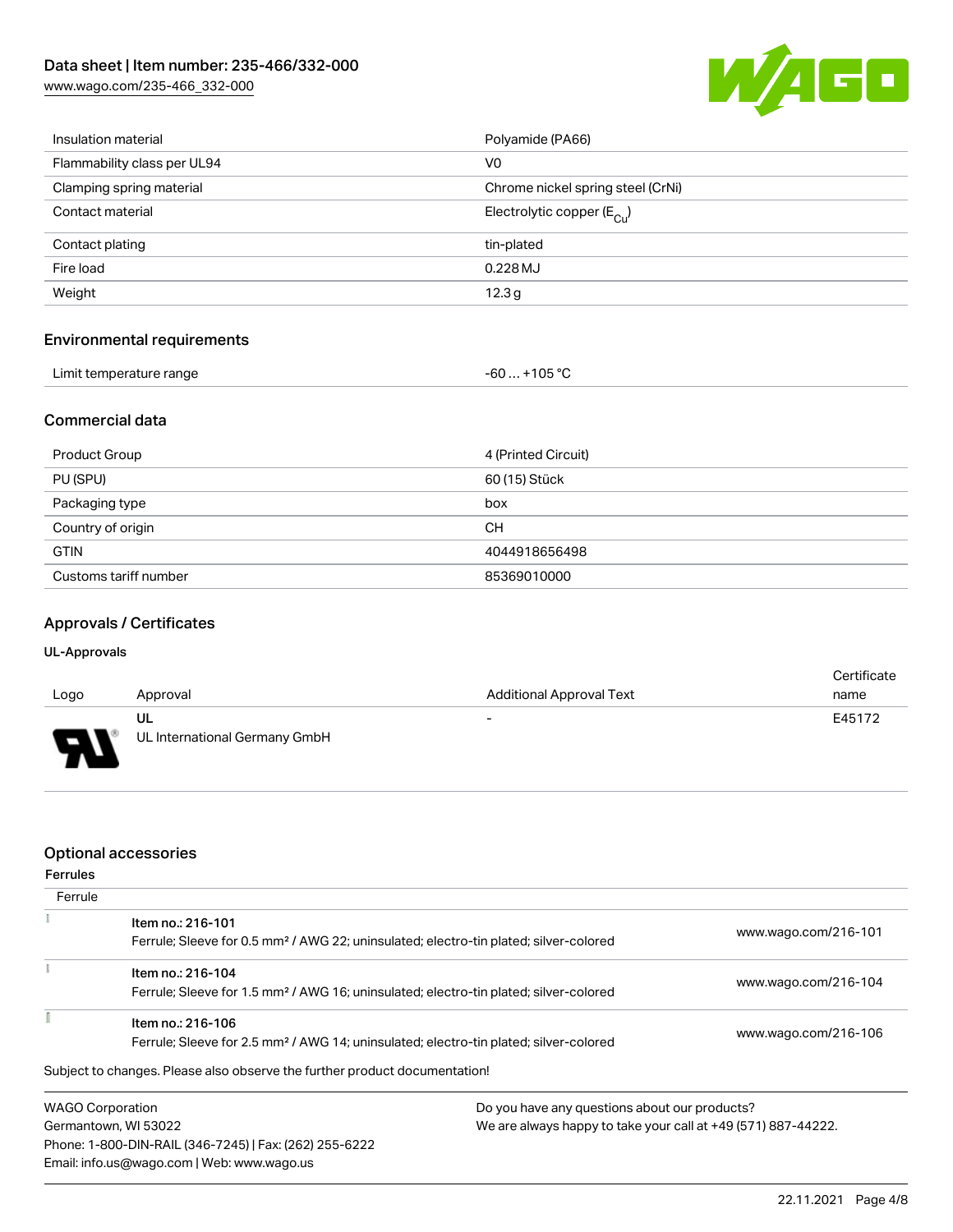### Data sheet | Item number: 235-466/332-000

[www.wago.com/235-466\\_332-000](http://www.wago.com/235-466_332-000)



|    | Item no.: 216-107<br>Ferrule; Sleeve for 4 mm <sup>2</sup> / AWG 12; uninsulated; electro-tin plated                                                                               | www.wago.com/216-107 |
|----|------------------------------------------------------------------------------------------------------------------------------------------------------------------------------------|----------------------|
| ī  | Item no.: 216-108<br>Ferrule; Sleeve for 6 mm <sup>2</sup> / AWG 10; uninsulated; electro-tin plated; silver-colored                                                               | www.wago.com/216-108 |
| Ī  | Item no.: 216-109<br>Ferrule; Sleeve for 10 mm <sup>2</sup> / AWG 8; uninsulated; electro-tin plated                                                                               | www.wago.com/216-109 |
|    | Item no.: 216-102<br>Ferrule; Sleeve for 0.75 mm <sup>2</sup> / AWG 20; uninsulated; electro-tin plated; silver-colored                                                            | www.wago.com/216-102 |
|    | Item no.: 216-103<br>Ferrule; Sleeve for 1 mm <sup>2</sup> / AWG 18; uninsulated; electro-tin plated                                                                               | www.wago.com/216-103 |
| Π  | Item no.: 216-110<br>Ferrule; Sleeve for 16 mm <sup>2</sup> / AWG 6; uninsulated; electro-tin plated; metallic brown                                                               | www.wago.com/216-110 |
|    | Item no.: 216-123<br>Ferrule; Sleeve for 1 mm <sup>2</sup> / AWG 18; uninsulated; electro-tin plated; silver-colored                                                               | www.wago.com/216-123 |
| ž. | Item no.: 216-122<br>Ferrule; Sleeve for 0.75 mm <sup>2</sup> / AWG 20; uninsulated; electro-tin plated; silver-colored                                                            | www.wago.com/216-122 |
| B  | Item no.: 216-124<br>Ferrule; Sleeve for 1.5 mm <sup>2</sup> / AWG 16; uninsulated; electro-tin plated                                                                             | www.wago.com/216-124 |
|    | Item no.: 216-142<br>Ferrule; Sleeve for 0.75 mm <sup>2</sup> / 18 AWG; uninsulated; electro-tin plated; electrolytic copper; gastight<br>crimped; acc. to DIN 46228, Part 1/08.92 | www.wago.com/216-142 |
|    | Item no.: 216-132<br>Ferrule; Sleeve for 0.34 mm <sup>2</sup> / AWG 24; uninsulated; electro-tin plated                                                                            | www.wago.com/216-132 |
|    | Item no.: 216-121<br>Ferrule; Sleeve for 0.5 mm <sup>2</sup> / AWG 22; uninsulated; electro-tin plated; silver-colored                                                             | www.wago.com/216-121 |
|    | Item no.: 216-143<br>Ferrule; Sleeve for 1 mm <sup>2</sup> / AWG 18; uninsulated; electro-tin plated; electrolytic copper; gastight<br>crimped; acc. to DIN 46228, Part 1/08.92    | www.wago.com/216-143 |
|    | Item no.: 216-131<br>Ferrule; Sleeve for 0.25 mm <sup>2</sup> / AWG 24; uninsulated; electro-tin plated; silver-colored                                                            | www.wago.com/216-131 |
|    | Item no.: 216-141<br>Ferrule; Sleeve for 0.5 mm <sup>2</sup> / 20 AWG; uninsulated; electro-tin plated; electrolytic copper; gastight<br>crimped; acc. to DIN 46228, Part 1/08.92  | www.wago.com/216-141 |
|    | Item no.: 216-152<br>Ferrule; Sleeve for 0.34 mm <sup>2</sup> / AWG 24; uninsulated; electro-tin plated                                                                            | www.wago.com/216-152 |
|    | Item no.: 216-203<br>Ferrule; Sleeve for 1 mm <sup>2</sup> / AWG 18; insulated; electro-tin plated; red                                                                            | www.wago.com/216-203 |
|    | Item no.: 216-206                                                                                                                                                                  | www.wago.com/216-206 |

WAGO Corporation Germantown, WI 53022 Phone: 1-800-DIN-RAIL (346-7245) | Fax: (262) 255-6222 Email: info.us@wago.com | Web: www.wago.us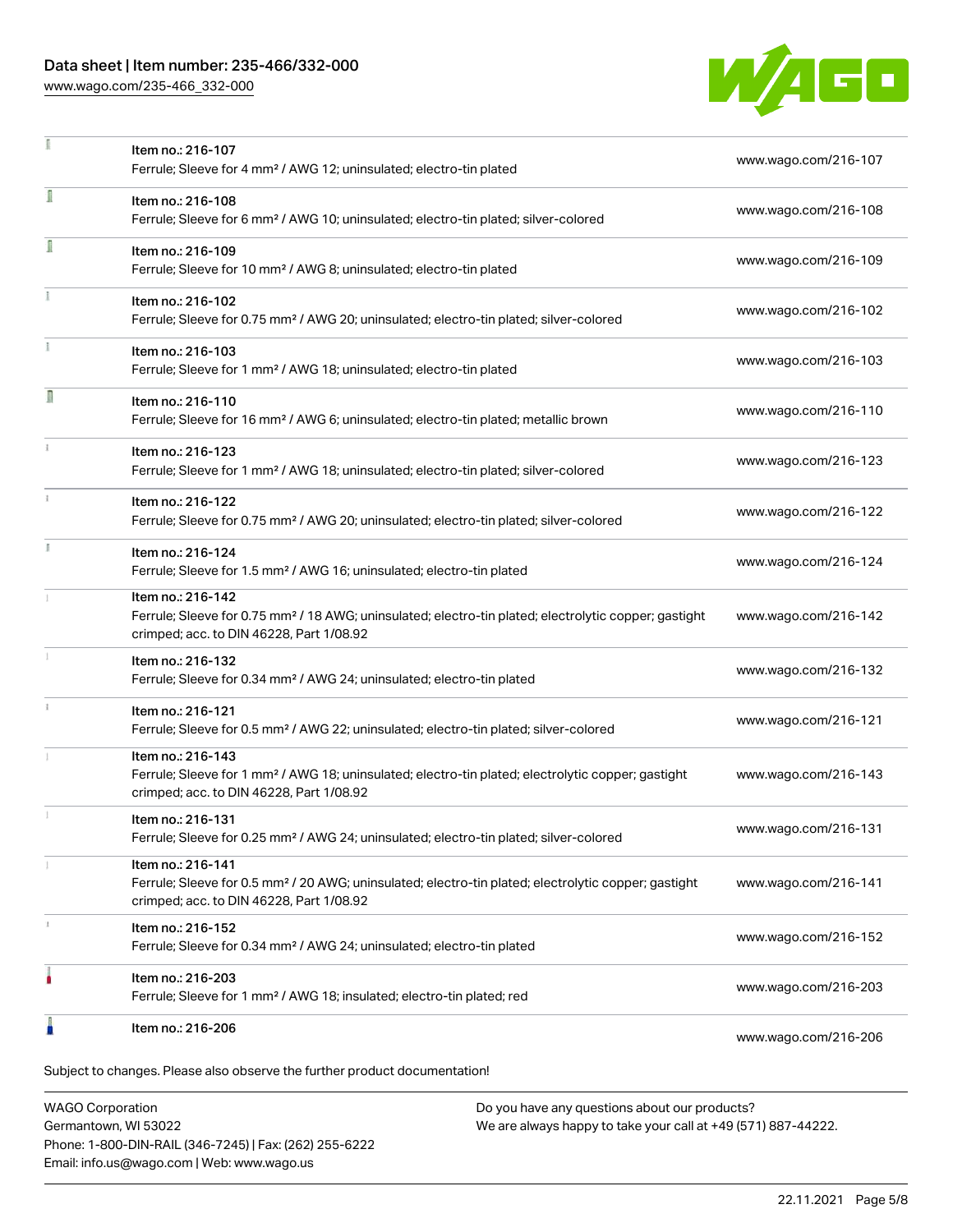[www.wago.com/235-466\\_332-000](http://www.wago.com/235-466_332-000)



|   | Ferrule; Sleeve for 2.5 mm <sup>2</sup> / AWG 14; insulated; electro-tin plated; blue                                                                                                                      |                      |
|---|------------------------------------------------------------------------------------------------------------------------------------------------------------------------------------------------------------|----------------------|
| I | Item no.: 216-207<br>Ferrule; Sleeve for 4 mm <sup>2</sup> / AWG 12; insulated; electro-tin plated; gray                                                                                                   | www.wago.com/216-207 |
|   | Item no.: 216-202<br>Ferrule; Sleeve for 0.75 mm <sup>2</sup> / 18 AWG; insulated; electro-tin plated; gray                                                                                                | www.wago.com/216-202 |
|   | Item no.: 216-151<br>Ferrule; Sleeve for 0.25 mm <sup>2</sup> / AWG 24; uninsulated; electro-tin plated                                                                                                    | www.wago.com/216-151 |
| Â | Item no.: 216-204<br>Ferrule; Sleeve for 1.5 mm <sup>2</sup> / AWG 16; insulated; electro-tin plated; black                                                                                                | www.wago.com/216-204 |
| I | Item no.: 216-209<br>Ferrule; Sleeve for 10 mm <sup>2</sup> / AWG 8; insulated; electro-tin plated; red                                                                                                    | www.wago.com/216-209 |
|   | Item no.: 216-205<br>Ferrule; Sleeve for 2.08 mm <sup>2</sup> / AWG 14; insulated; electro-tin plated; yellow                                                                                              | www.wago.com/216-205 |
|   | Item no.: 216-144<br>Ferrule; Sleeve for 1.5 mm <sup>2</sup> / AWG 16; uninsulated; electro-tin plated; electrolytic copper; gastight<br>crimped; acc. to DIN 46228, Part 1/08.92; silver-colored          | www.wago.com/216-144 |
|   | Item no.: 216-208<br>Ferrule; Sleeve for 6 mm <sup>2</sup> / AWG 10; insulated; electro-tin plated; electrolytic copper; gastight crimped; www.wago.com/216-208<br>acc. to DIN 46228, Part 4/09.90; yellow |                      |
|   | Item no.: 216-201<br>Ferrule; Sleeve for 0.5 mm <sup>2</sup> / 20 AWG; insulated; electro-tin plated; white                                                                                                | www.wago.com/216-201 |
|   | Item no.: 216-223<br>Ferrule; Sleeve for 1 mm <sup>2</sup> / AWG 18; insulated; electro-tin plated; red                                                                                                    | www.wago.com/216-223 |
|   | Item no.: 216-210<br>Ferrule; Sleeve for 16 mm <sup>2</sup> / AWG 6; insulated; electro-tin plated; electrolytic copper; gastight crimped; www.wago.com/216-210<br>acc. to DIN 46228, Part 4/09.90; blue   |                      |
|   | Item no.: 216-241<br>Ferrule; Sleeve for 0.5 mm <sup>2</sup> / 20 AWG; insulated; electro-tin plated; electrolytic copper; gastight<br>crimped; acc. to DIN 46228, Part 4/09.90; white                     | www.wago.com/216-241 |
|   | Item no.: 216-242<br>Ferrule; Sleeve for 0.75 mm <sup>2</sup> / 18 AWG; insulated; electro-tin plated; electrolytic copper; gastight<br>crimped; acc. to DIN 46228, Part 4/09.90; gray                     | www.wago.com/216-242 |
|   | Item no.: 216-222<br>Ferrule; Sleeve for 0.75 mm <sup>2</sup> / 18 AWG; insulated; electro-tin plated; gray                                                                                                | www.wago.com/216-222 |
|   | Item no.: 216-221<br>Ferrule; Sleeve for 0.5 mm <sup>2</sup> / 20 AWG; insulated; electro-tin plated; white                                                                                                | www.wago.com/216-221 |
| Â | Item no.: 216-224<br>Ferrule; Sleeve for 1.5 mm <sup>2</sup> / AWG 16; insulated; electro-tin plated; black                                                                                                | www.wago.com/216-224 |
|   | Item no.: 216-243<br>Ferrule; Sleeve for 1 mm <sup>2</sup> / AWG 18; insulated; electro-tin plated; electrolytic copper; gastight crimped; www.wago.com/216-243<br>acc. to DIN 46228, Part 4/09.90; red    |                      |
|   | Subject to changes. Please also observe the further product documentation!                                                                                                                                 |                      |
|   | <b>WAGO Corporation</b><br>Do you have any questions about our products?                                                                                                                                   |                      |

Germantown, WI 53022 Phone: 1-800-DIN-RAIL (346-7245) | Fax: (262) 255-6222 Email: info.us@wago.com | Web: www.wago.us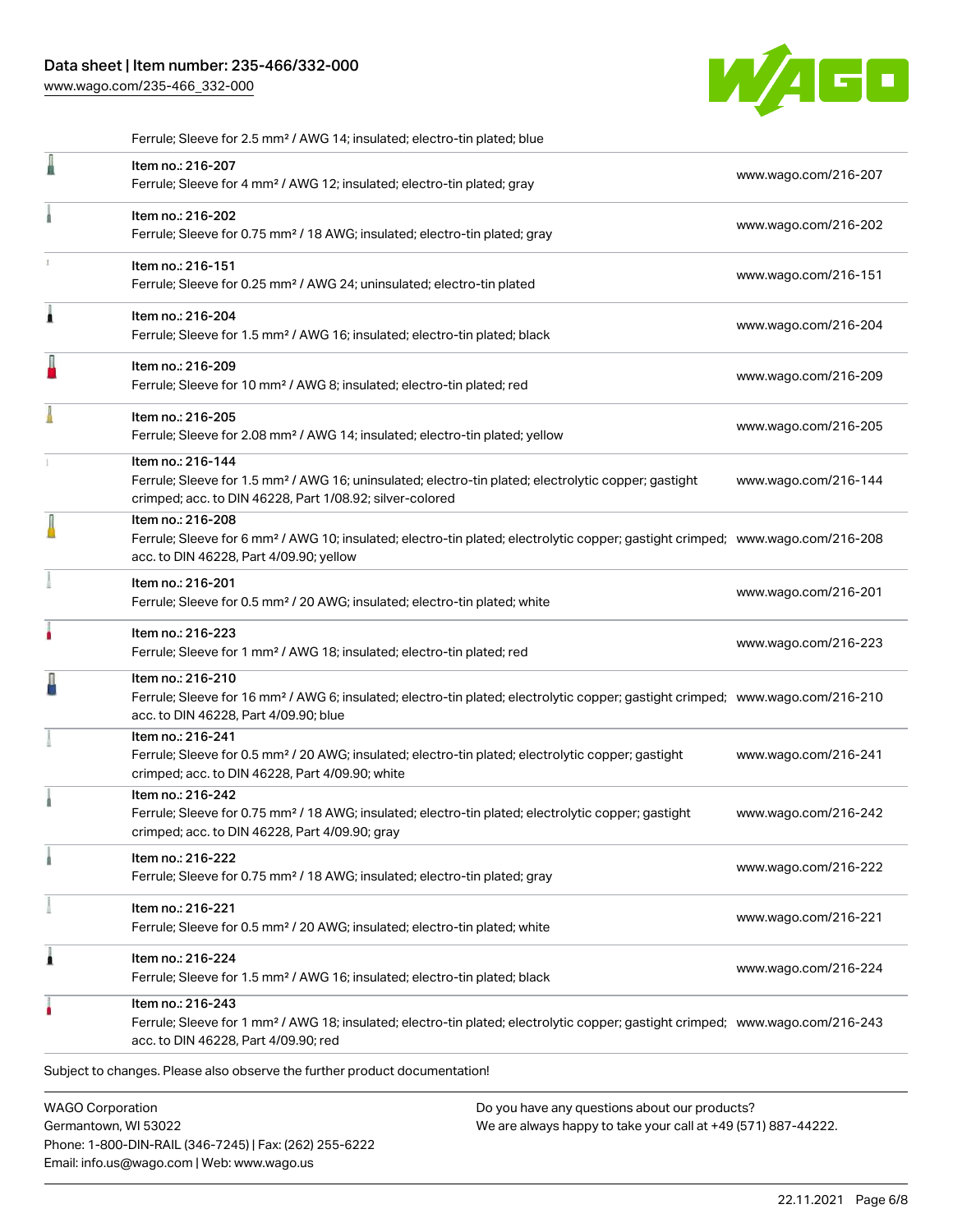# Data sheet | Item number: 235-466/332-000

[www.wago.com/235-466\\_332-000](http://www.wago.com/235-466_332-000)



| 1 | Item no.: 216-244<br>Ferrule; Sleeve for 1.5 mm <sup>2</sup> / AWG 16; insulated; electro-tin plated; electrolytic copper; gastight<br>crimped; acc. to DIN 46228, Part 4/09.90; black                     | www.wago.com/216-244 |
|---|------------------------------------------------------------------------------------------------------------------------------------------------------------------------------------------------------------|----------------------|
|   | Item no.: 216-263<br>Ferrule; Sleeve for 1 mm <sup>2</sup> / AWG 18; insulated; electro-tin plated; electrolytic copper; gastight crimped; www.wago.com/216-263<br>acc. to DIN 46228, Part 4/09.90; red    |                      |
| I | Item no.: 216-246<br>Ferrule; Sleeve for 2.5 mm <sup>2</sup> / AWG 14; insulated; electro-tin plated; electrolytic copper; gastight<br>crimped; acc. to DIN 46228, Part 4/09.90; blue                      | www.wago.com/216-246 |
| I | Item no.: 216-266<br>Ferrule; Sleeve for 2.5 mm <sup>2</sup> / AWG 14; insulated; electro-tin plated; electrolytic copper; gastight<br>crimped; acc. to DIN 46228, Part 4/09.90; blue                      | www.wago.com/216-266 |
| Â | Item no.: 216-264<br>Ferrule; Sleeve for 1.5 mm <sup>2</sup> / AWG 16; insulated; electro-tin plated; electrolytic copper; gastight<br>crimped; acc. to DIN 46228, Part 4/09.90; black                     | www.wago.com/216-264 |
| Â | Item no.: 216-284<br>Ferrule; Sleeve for 1.5 mm <sup>2</sup> / AWG 16; insulated; electro-tin plated; electrolytic copper; gastight<br>crimped; acc. to DIN 46228, Part 4/09.90; black                     | www.wago.com/216-284 |
| A | Item no.: 216-286<br>Ferrule; Sleeve for 2.5 mm <sup>2</sup> / AWG 14; insulated; electro-tin plated; electrolytic copper; gastight<br>crimped; acc. to DIN 46228, Part 4/09.90; blue                      | www.wago.com/216-286 |
| ä | Item no.: 216-287<br>Ferrule; Sleeve for 4 mm <sup>2</sup> / AWG 12; insulated; electro-tin plated; electrolytic copper; gastight crimped; www.wago.com/216-287<br>acc. to DIN 46228, Part 4/09.90; gray   |                      |
|   | Item no.: 216-262<br>Ferrule; Sleeve for 0.75 mm <sup>2</sup> / 18 AWG; insulated; electro-tin plated; electrolytic copper; gastight<br>crimped; acc. to DIN 46228, Part 4/09.90; gray                     | www.wago.com/216-262 |
|   | Item no.: 216-288<br>Ferrule; Sleeve for 6 mm <sup>2</sup> / AWG 10; insulated; electro-tin plated; electrolytic copper; gastight crimped; www.wago.com/216-288<br>acc. to DIN 46228, Part 4/09.90; yellow |                      |
|   | Item no.: 216-289<br>Ferrule; Sleeve for 10 mm <sup>2</sup> / AWG 8; insulated; electro-tin plated; electrolytic copper; gastight crimped; www.wago.com/216-289<br>acc. to DIN 46228, Part 4/09.90; red    |                      |
|   | Item no.: 216-301<br>Ferrule; Sleeve for 0.25 mm <sup>2</sup> / AWG 24; insulated; electro-tin plated; yellow                                                                                              | www.wago.com/216-301 |
|   | Item no.: 216-321<br>Ferrule; Sleeve for 0.25 mm <sup>2</sup> / AWG 24; insulated; electro-tin plated; yellow                                                                                              | www.wago.com/216-321 |
| ۸ | Item no.: 216-322<br>Ferrule; Sleeve for 0.34 mm <sup>2</sup> / 22 AWG; insulated; electro-tin plated; green                                                                                               | www.wago.com/216-322 |
| ä | Item no.: 216-267<br>Ferrule; Sleeve for 4 mm <sup>2</sup> / AWG 12; insulated; electro-tin plated; electrolytic copper; gastight crimped; www.wago.com/216-267<br>acc. to DIN 46228, Part 4/09.90; gray   |                      |
|   | Item no.: 216-302<br>Ferrule; Sleeve for 0.34 mm <sup>2</sup> / 22 AWG; insulated; electro-tin plated; light turquoise                                                                                     | www.wago.com/216-302 |

Subject to changes. Please also observe the further product documentation!

| WAGO Corporation                                       | Do you have any questions about our products?                 |
|--------------------------------------------------------|---------------------------------------------------------------|
| Germantown, WI 53022                                   | We are always happy to take your call at +49 (571) 887-44222. |
| Phone: 1-800-DIN-RAIL (346-7245)   Fax: (262) 255-6222 |                                                               |
| Email: info.us@wago.com   Web: www.wago.us             |                                                               |